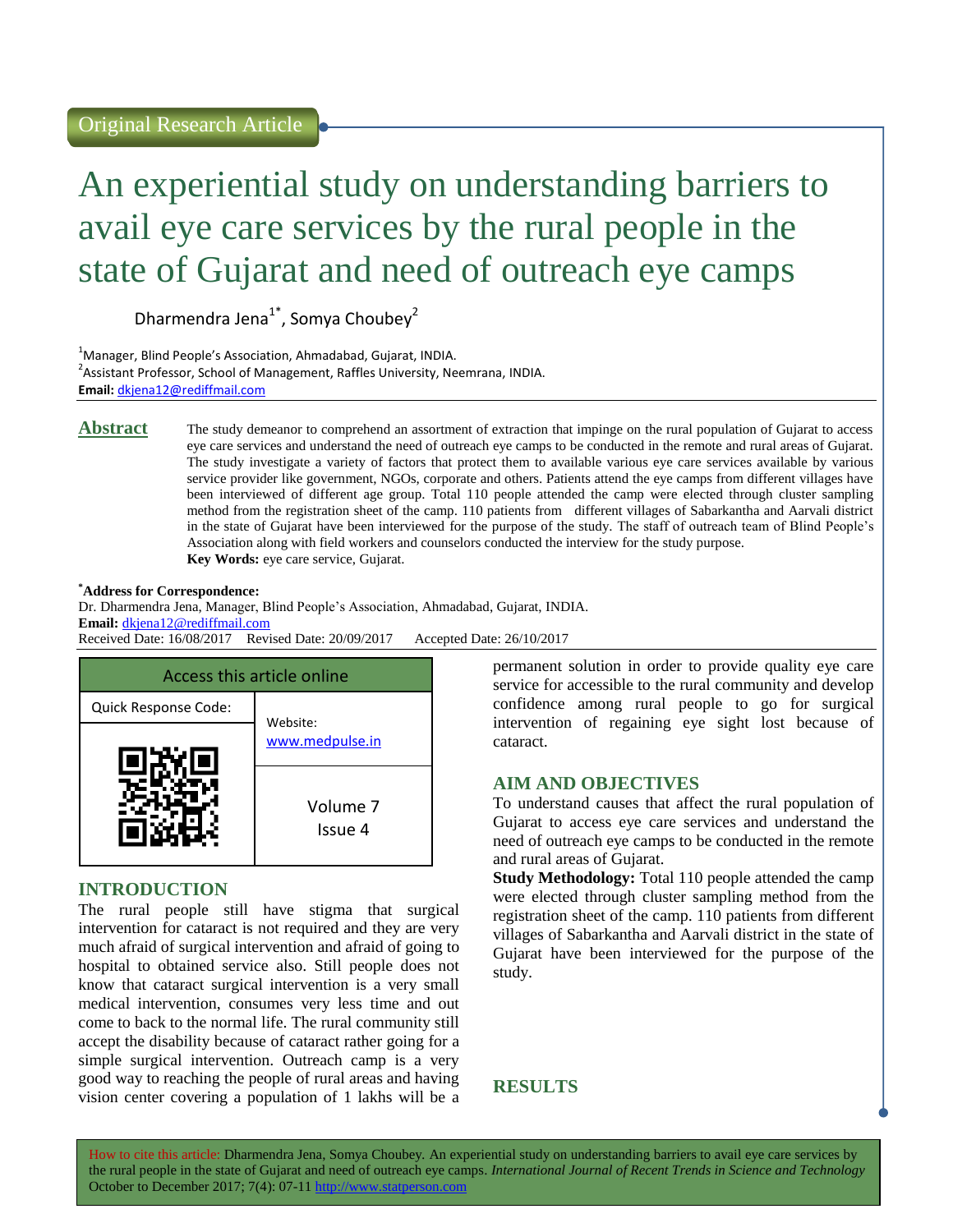

As per the above graph Majority of the patients (57%) are from the age group of 41 to 60 followed by age group 60- 80 (28%). It's clearly understood that 85% of the patients obtained eye care services from the outreach camp activities are from the age group of 40 to 80.



**Figure 2:** Sex wise distribution of respondent

Among the 110 respondent 47 were male and 63 were female.



**Figure 3:** Village wise distribution of respondent



70% respondent are residing in Kutcha house followed by 15% Asbestos and 15% are living in Pucca house. **Figure 5:** Land holding of the respondents

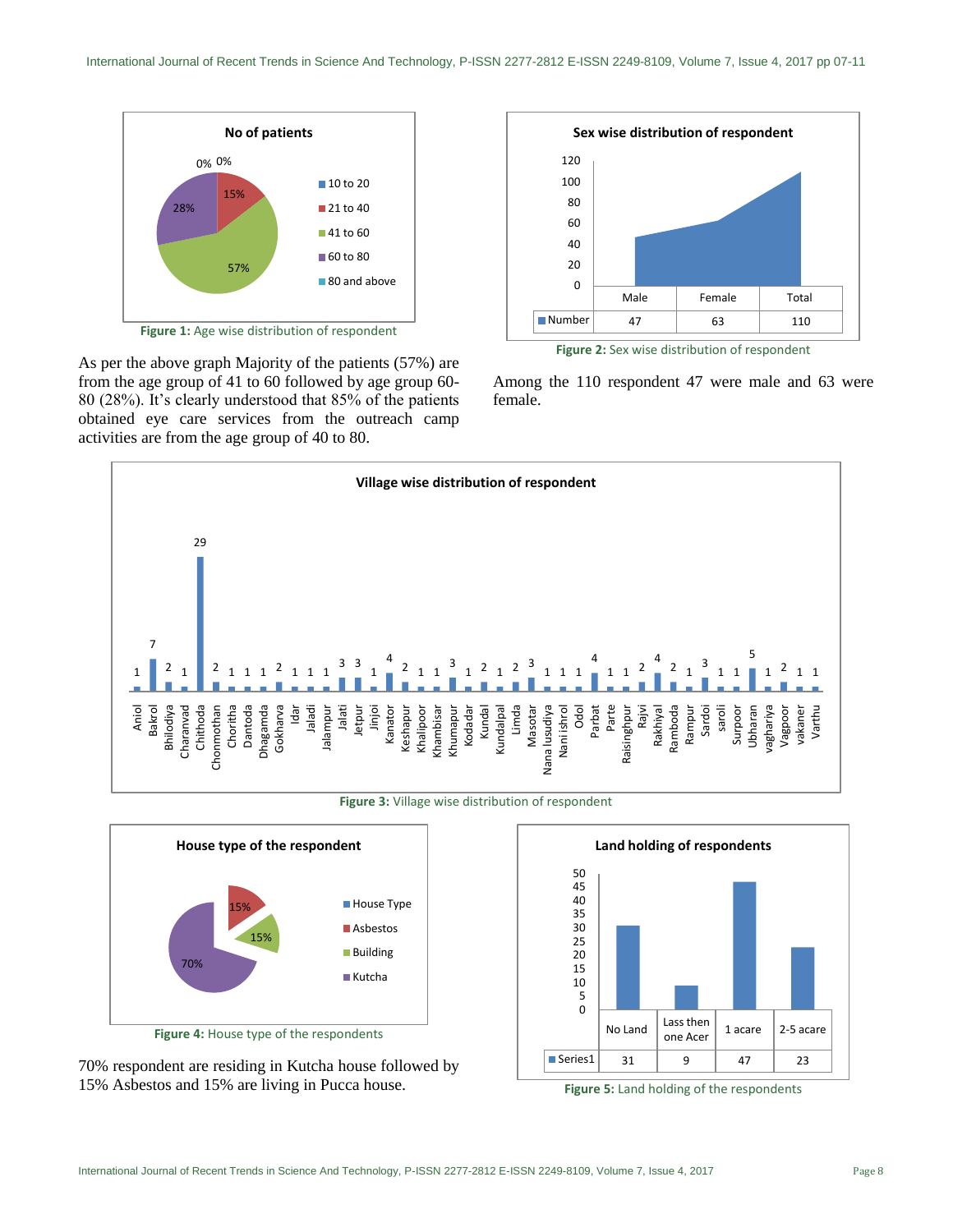31 respondent are having no land, where as 9 respondent are having less than one acer, 47 respondent are having one acre and 23 respondent are having 2 to 3 acres of land.



Figure 6: Professional status of the respondents

The above table cleqarly shows that majority of patient are farmer (48 respondent) followed by labor (26 respondent) and house wife (26 respondent). Others are carpenter (2), Ex. Service man (1), retired (2), Business man (3) and 2 are having no work.



**Figure 7:** Numbers of members in the family

Majority of the respondent are family members of 5 followed by 6 members in a family. The highest members in the family are 8.



Figure 8: Earning members in the family

58 respondent is having one earning member in a family followed by 35 respondents is having two earning members in the family.



36% of the patients were checked their eyes before in a camp, vision center or hospital.



**Figure 10:** Hospital visit before

33% respondent were visited hospital before and experience of hospital care.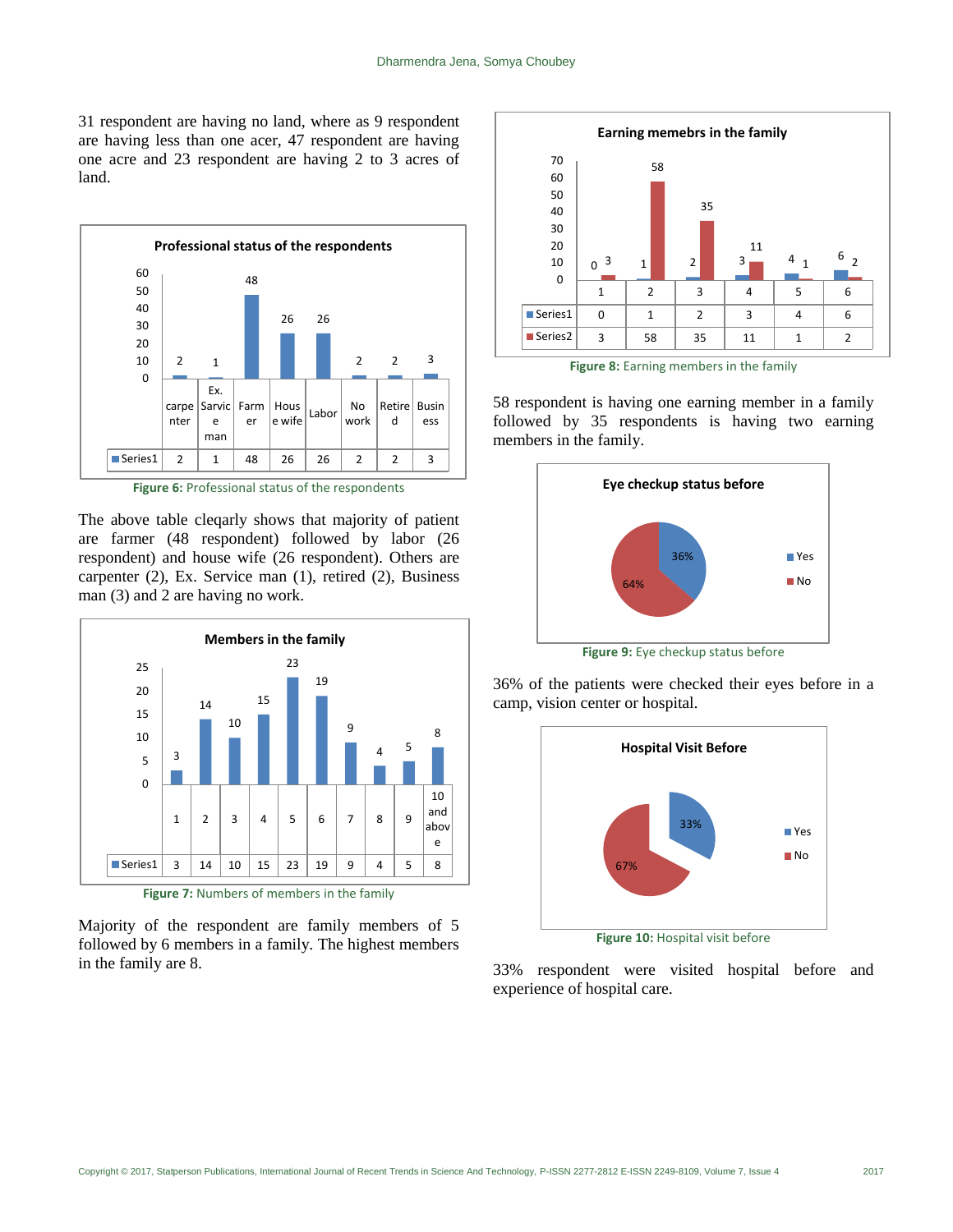

Figure 11: Barrier to obtain eye care services by rural community The major barrier to obtaining eye care facilities is distance of the hospital from the place the respondent are residing followed by 19 not needed the service before. 7 respondents stated they are not aware about the hospital, 1 responded explained financial problem is a big barrier.



Figure 12: Community perception about eye camp in rural areas All the responded agreed that eye cam should be conducted in rural areas in order to provide eye care more accessible and reaching to unreached.



**Figure 13:** Information about the camp

Majority of the responded explained that they mostly came to know about the eye camp through pamphlets distribution followed by sound propagation.



Figure 14: Expectation from the eye camp by rural community Majoring of the respondent stated they mostly come to camp with the expectation of spectacle and eye drops.



**Figure 15:** Community suggestions for effective eye care in the locality





Most of the respondent stated that there should be vision center available in the locality for better access to eye care and develop confidence among local people to accept surgical intervention.